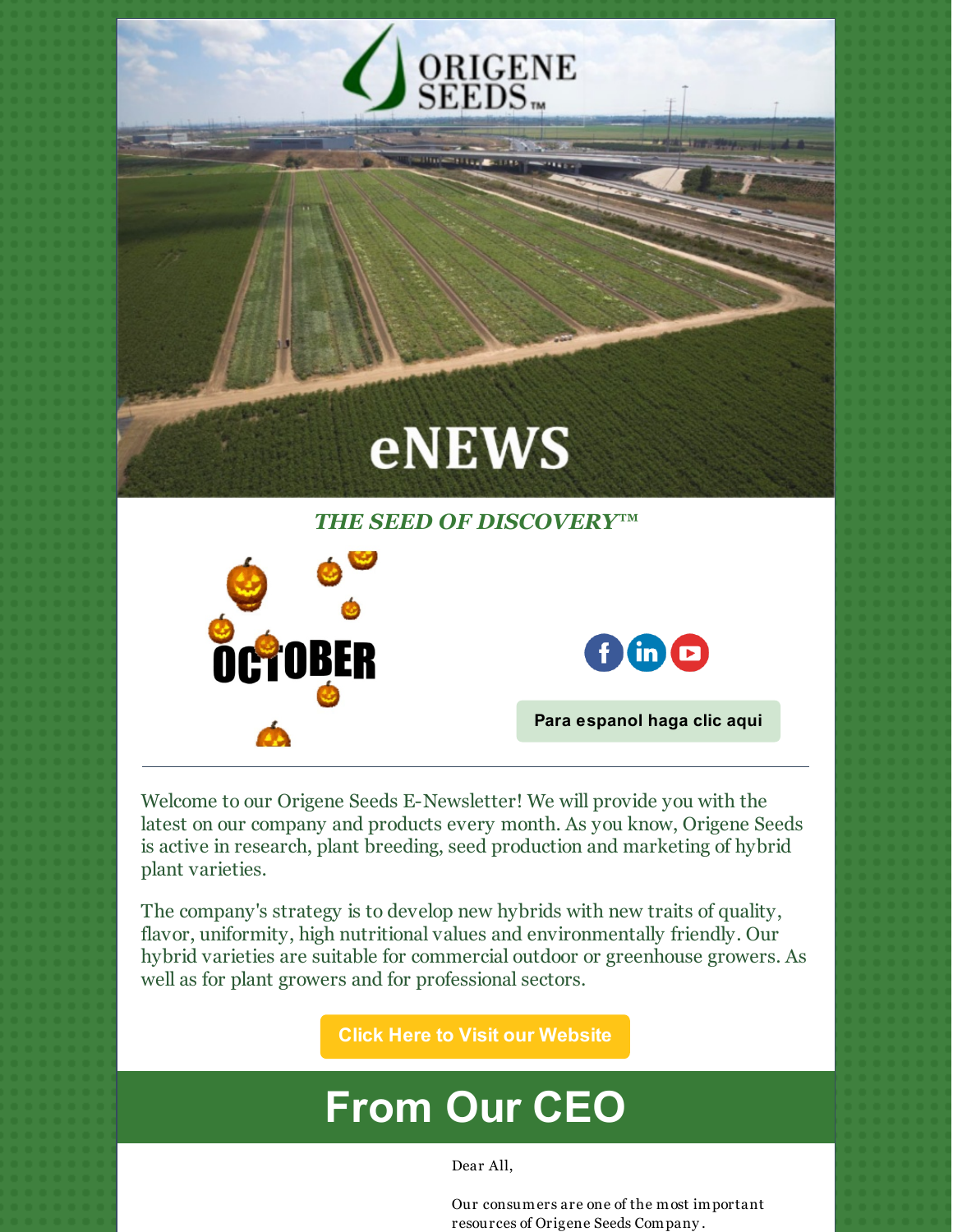

*Dr. Eyal Vardi Origene Seeds CEO*

Origene Seeds is committed to creating and dev eloping new v arieties with a significant contribution to the fresh produce v alue chain, satisfy ing the customers' needs for quality , taste, flav or, uniformity and high nutritional v alues, combined with high y ields and env ironmental friendliness Sought by the growers.

You are most welcome to browse through our website <https://www.origeneseeds.com/> and to take note of our many market-leader v arieties as well as of our new hy brids.

I warmly inv ite y ou to be updated with our recent newsletter; and find y our fav orite products. You can contact our marketing team for assistance in all aspects of y our v ariety choice, for adv ice with agro-technical matters and for any further information y ou might require.

You are most welcome to send us y our requests and suggestions.

Yours, Ey al Vardi

# **New Products**



#### ORS 6151

**Origene Seeds introduces its new 45 fruit count watermelon with additional benefit of early maturity to help you reach the important markets. Flesh color is red with dark stripe exterior. Consumers like the taste and sweet flavor. Seeds will be available Fall 2018.**



#### ORS 7100

**Origene Seeds adds a new Tiger type mini watermelon that produces size six to the product line. The plant is vigorous along with tolerance to powdery mildew to help reduce the cost fungicide applications. Fruit has a great red internal color along with good firmness. Seeds are now available!**

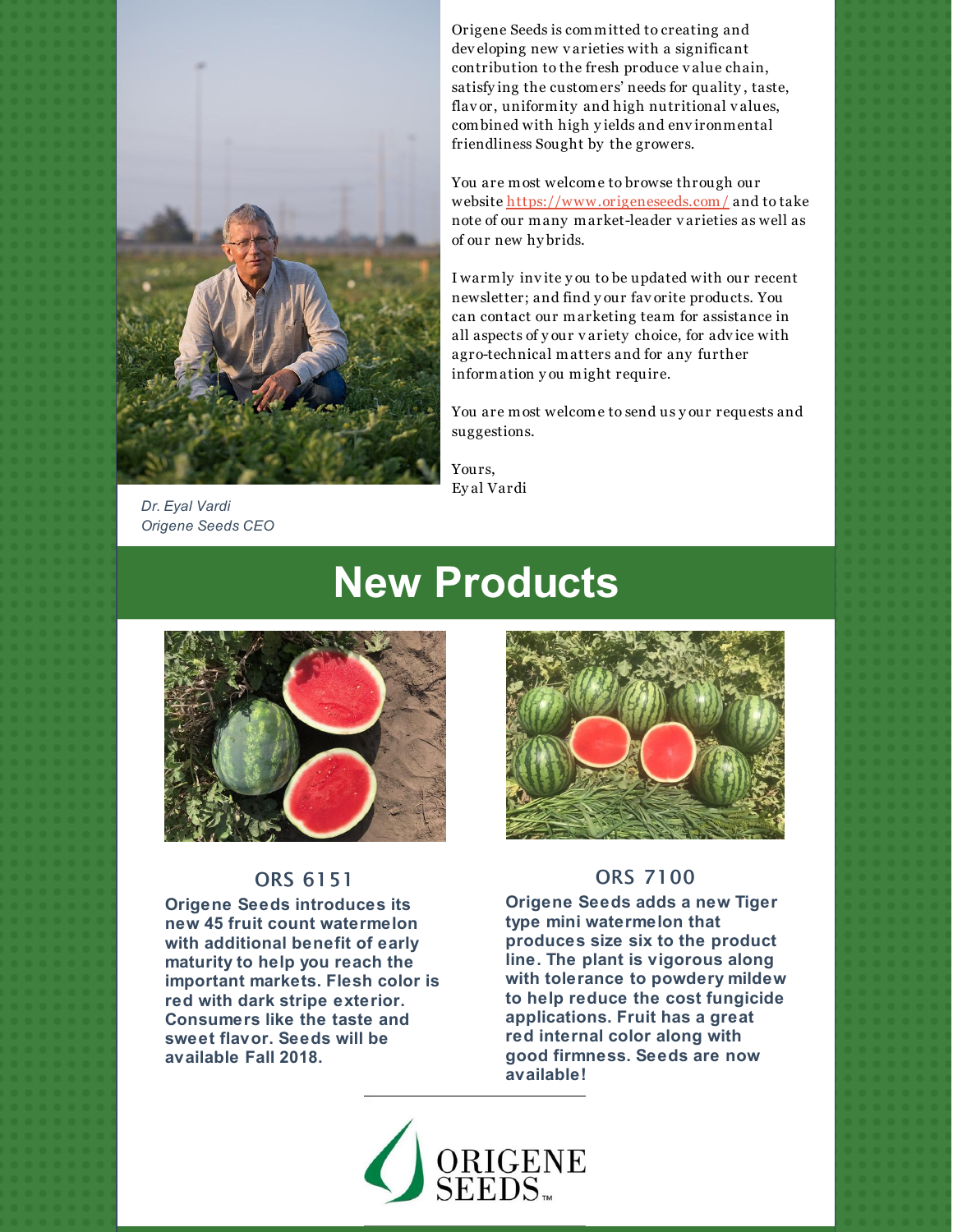### **Events**



### PANAMA: XX International Melon and Watermelon Congress

Origene Seeds Central America representative, Herber Garcia participated in this years melon and watermelon congress in Panama and was able to present and discuss our products such as LaJoya, Ana and Belinda.



### Woodland, CA: 3rd Annual Summer Field Day

Origene Seeds held it's 3rd annual Summer Field day in Woodland, California from August 14th through 17th of this year. The event has increased in attendance over the last three years. We are now up to 140 visitors from different countries representing over 30 different agriculture firms. This event is a great opportunity to showcase our current and advanced watermelon and melon product line. This year, Origene Seeds included the new PUMPKIN and BUTTERNUT SQUASH program which will be commercial in 2019. The success of the Field Day lies in the interaction between growers and Origene Seeds to help us bring better products into the market.

## **News From the Field**

The performance of 8h211 Harper type melon has been